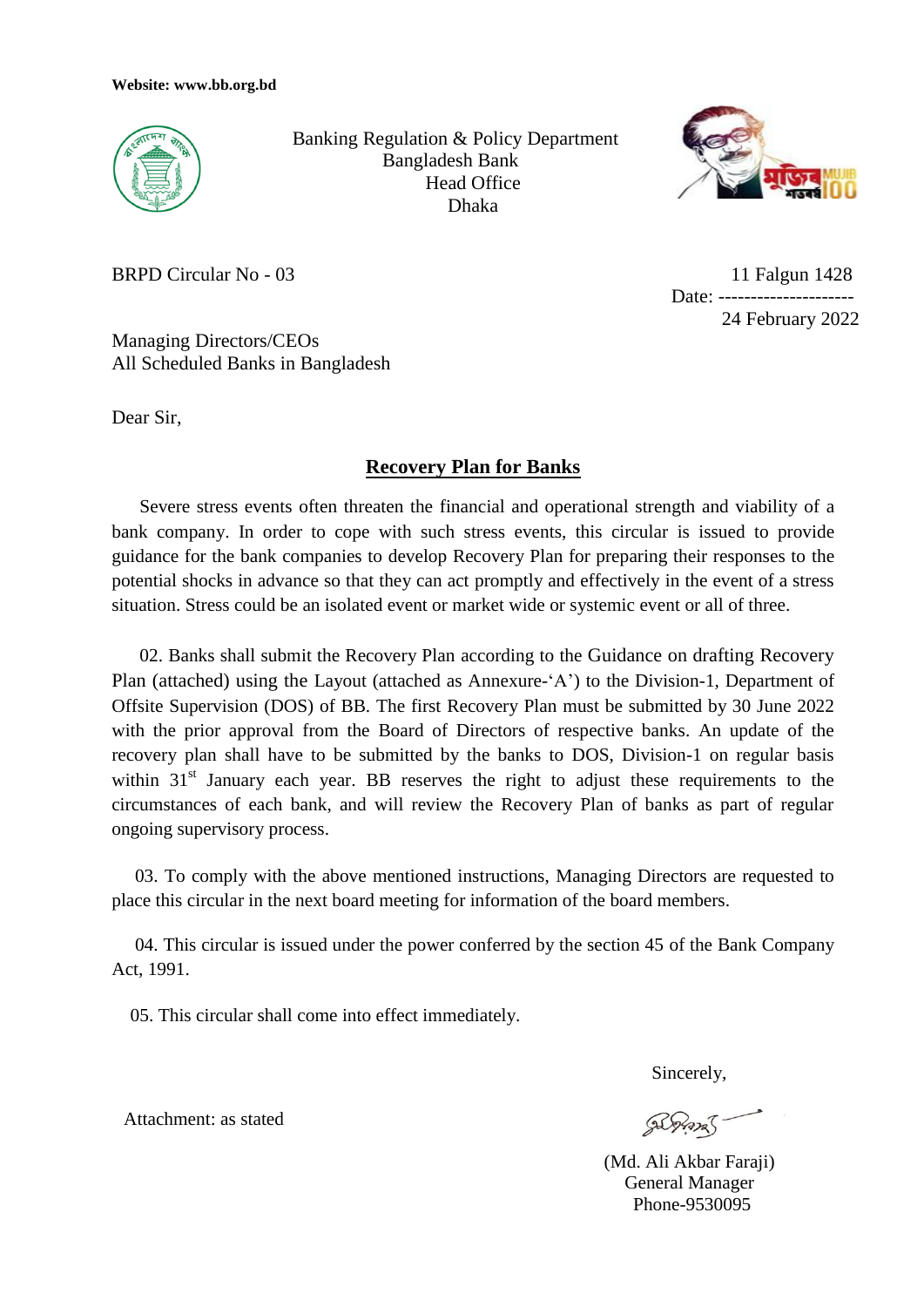### **Guidance on drafting Recovery Plan**

The aim of the Recovery Plan is to protect banks' on-going functions for the financial intermediation process and to uphold public confidence in the banking system. The plan shall be prepared, maintained and executed by a bank in accordance with the guidance provided hereunder. The plan should ensure maximizing the bank's survival prospects without supervisory or government intervention/support/forbearanc. The plan should also help to equip a bank in practice for taking necessary actions to bring back its financial and operational strength. However, in real cases, crisis specific decisions need to be taken.

### **01. Definitions:**

 **1.1. Recovery:** means taking necessary and appropriate corrective action in timely manner by a bank in the deteriorated financial and operational situation i.e., to maintain its viability, as long as the concerned bank has not yet reached the stage of non-viability as determined by Bangladesh Bank.

**1.2. Recovery indicators/triggers:** mean quantitative or qualitative indicators regarding the business strategies of a bank, the unfavorable change or deterioration of which indicate risk or existence of severe stress or key vulnerabilities that require recovery actions to be initiated. The breach of any trigger should immediately be communicated to Risk Management Committee (RMC) of board of directors and management with sufficient information to enable them to take corrective measures in response to the vulnerabilities.

 **1.3. Core business lines:** mean business lines and associated services that are significant for a bank which are material sources of its revenues and profits. Hence, banks shall follow the eight business lines as described under Standardized Approach in the annex 9 of BRPD circular no. 18 dated 21 December 2014 regarding implementation of Basel III in Bangladesh.

 **1.4. Critical functions/operations/services**: mean the activities, services or operations of a bank provided to third parties and sudden failure of which leads to financial instability due to contagion impact because of the size, market share, external and internal interconnectedness, and complexity or cross-border activities of a bank. Critical functions/operations/services are those which are difficult to substitute within reasonable time.

### **02. Recovery Plan Components**

 Each bank should develop and maintain a recovery plan that is specific to that bank and suitable or reasonable for its size, risk profile, activities, and its organizational and legal aspect. The recovery plan should include the following components:

**2.1. Overview of bank:** A recovery plan should be a stand-alone document that describes the plan with sufficient background information relating to the bank's overall organizational and legal entity structure, including its subsidiaries, critical functions/operations/services, core business lines, and core management information systems.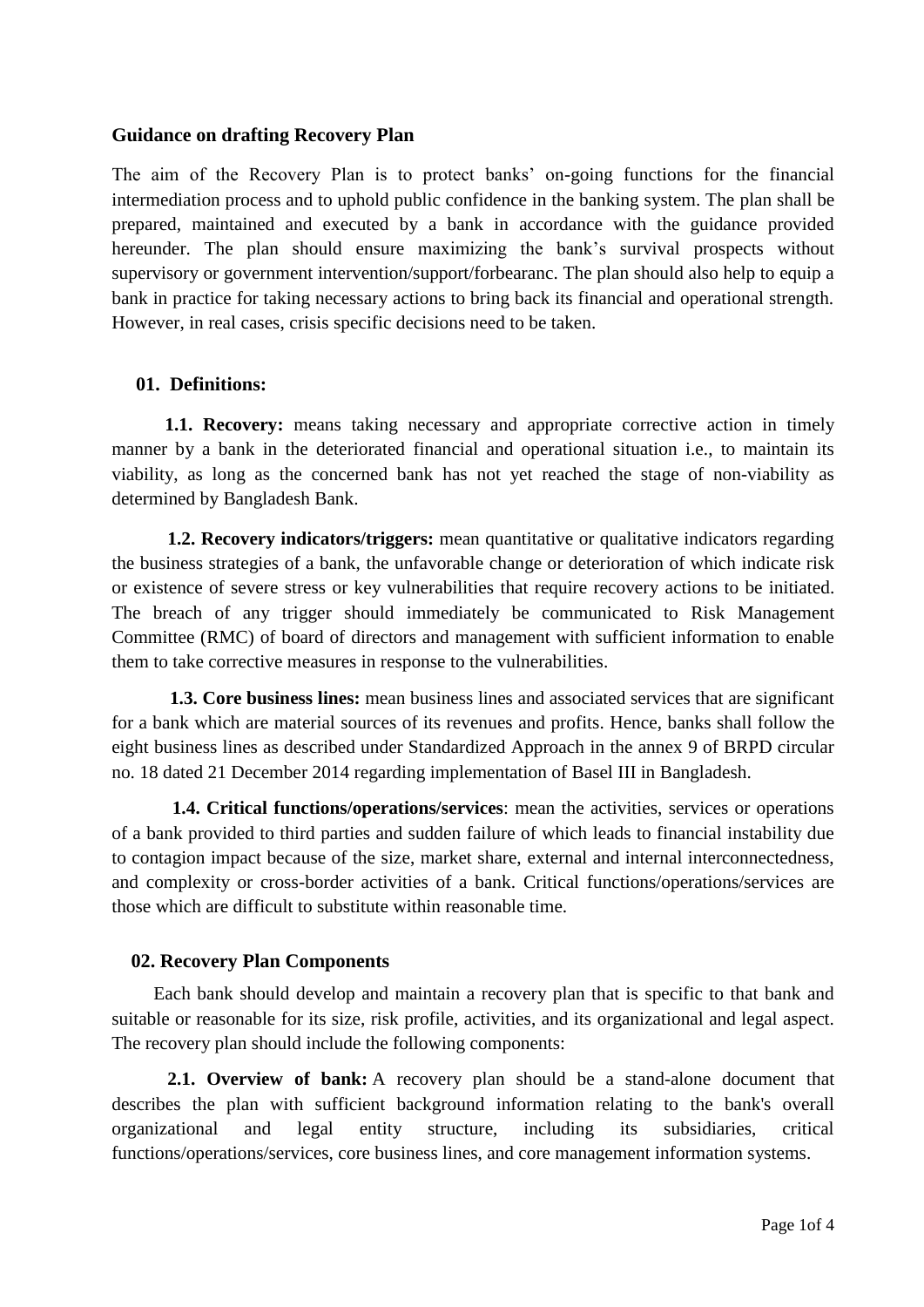The plan should also describe interconnectedness and interdependencies - (i) covering business lines within the bank, (ii) covering a bank and its subsidiaries, and (iii) covering critical third parties.

**2.2. A brief summary of the plan:** The recovery plan should include a summary describing the development process, the approval and validation procedures of the plan. The summary should include conclusions of the bank's own analysis of the vulnerabilities and recovery options, as well as the bank's assessment of its recovery capacity. The plan should detail the bank's preparatory step that has been taken or measures to be taken to facilitate the implementation of the recovery plan or to improve its potential effectiveness by reducing existing hurdles that hinder the implementation of certain recovery options.

**2.3. Identification of triggers and key vulnerabilities:** A bank should identify triggers that appropriately reflect its particular vulnerabilities. The nature of business activities, identification of core business lines, major risk drivers, and key vulnerabilities should be detailed in the recovery plan. The vulnerabilities may be linked to the bank's core business lines and/or major sources of funding. The bank shall provide details of relevant scenarios given the identified vulnerabilities.

Triggers should be set by the management and approved by the board of directors. Triggers may include deterioration of profitability, decrease in revenue sources, sudden withdrawal of deposits or funding sources or business activities, decrease in liquidity ratios, capital ratios, credit rating downgrades, deterioration of asset quality, operational losses, default of significant counterparties, cyber-attack, economic trends - such as foreign exchange rate changes, etc. There may be qualitative triggers that, if breached, bank will have a financial risk, for example, reputational risk, change of senior management officials etc. Triggers should be updated and reviewed as necessary, at the annual review process of the recovery plan and when reviewing in response to a material event.

**2.4 The stress scenarios:** The stress scenarios should be comprehensive and contemplate the events that may threaten business continuity and the viability of the bank. Five stress events are provided in the Recovery Plan Layout (annexture). Banks should frame more severe stress events in line with the given scenarios and may also add idiosyncratic specific stress event, if necessary. The stress scenarios shall include, at least, hypotheses of devaluation of assets, reduction in borrowing capacity, reduced profitability, and deterioration in liquidity due to systemic or idiosyncratic instabilities of domestic or external origin.

**2.5. Credible options for recovery**: A bank shall identify a list of credible options that a bank could adopt to restore financial strength and viability for the bank to remain as a going concern. A bank shall detail how it would carry out each option and the time required for carrying out each option, including the options that require regulatory or legal approval. These options could include actions such as increase of capital or the sale of certain portfolios or business lines; more radical actions such as disposing of certain activities or business lines, selling subsidiaries, or restructuring debt or any other actions or strategies aimed at restoring the financial soundness of the bank. These should also be implementable at very short notice with tangible impact in the short run. Recovery options shall include extraordinary actions which are not taken in the course of the bank's normal business.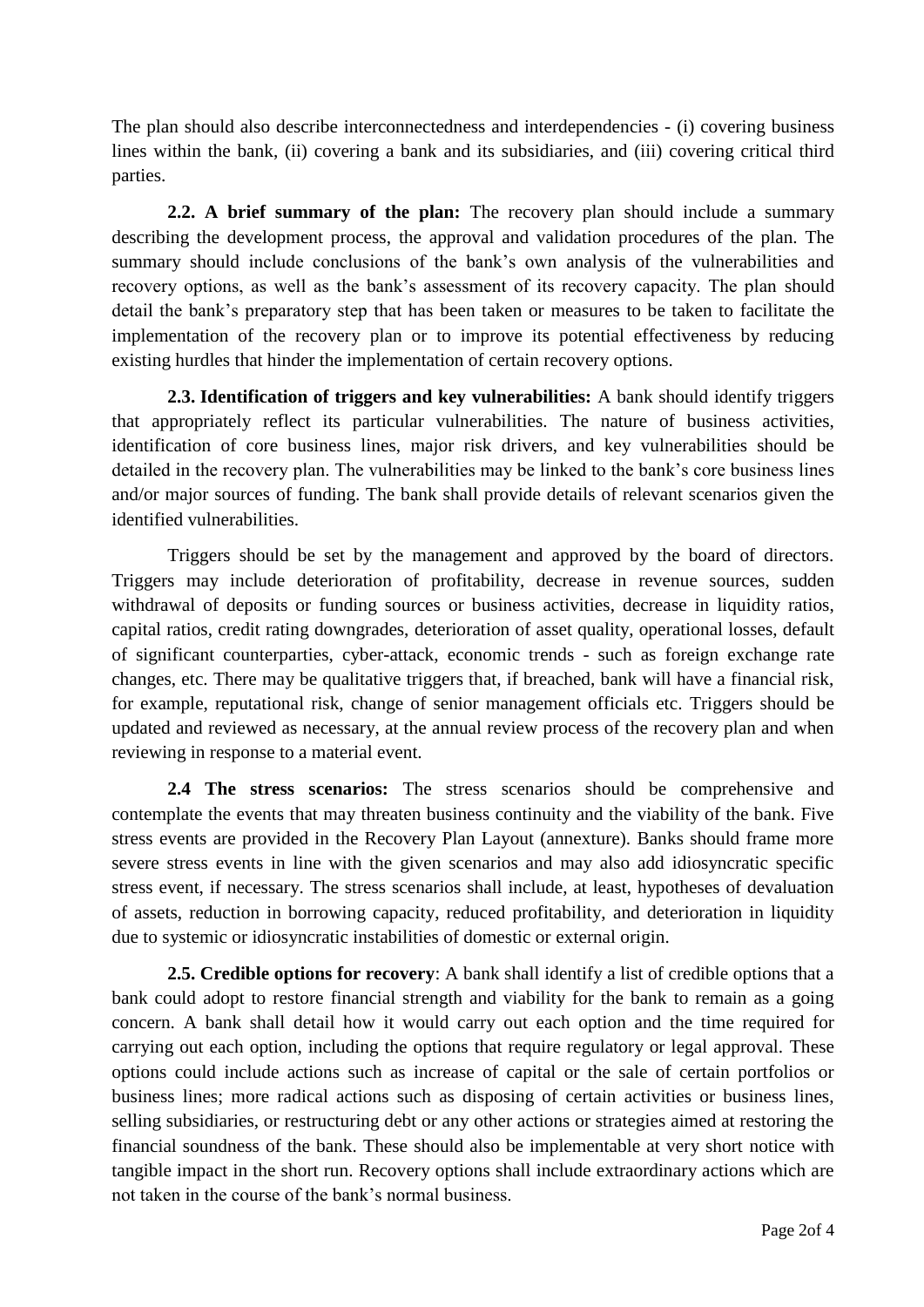Banks shall describe the preparatory actions that are needed to be ensured so that the measures can be implemented effectively and in a timely manner (for example, IT system maintenance, identification of assets for sale etc.)

For each option, banks shall provide: (1) a brief description of the option; (2) the decision-making process for activating the option; (3) a qualitative risk assessment; and (4) a quantitative impact assessment.

These are described below -

a. Description of the recovery option.

b. Decision-making process - The internal decision-making process for activating the option shall be described, including the steps to be followed, the required timing, and the parties involved in the decision.

 c. Material Impediments - The objective of this part is to assess the feasibility of the option and to identify the potential obstacles for implementing it. The main assumptions relating to the option and its feasibility shall be outlined. In particular, the conditions need to be satisfied in order for the option to be feasible. The main risks associated with the option, including financial, operational, and reputational risks, shall be reported, as well as any other significant risk that may not fall into these three categories. Where possible, the assessment of the risk associated with the recovery option shall draw on any prior experience relating to implementation of the recovery option or of a similar measure. Information on the profiles of possible buyers for sale or disposals of any activities or entities should also be provided, where possible. Finally, any potential legal or regulatory obstacles shall also be cited, covering - where relevant - the issues of shareholder rights, competition law, tax issues, and other laws.

d. Impact analysis: For each recovery option, a bank shall analyze and describe how the option would affect its capital, liquidity, funding and profitability, and any legal or regulatory requirements. This impact analysis should also include the bank's critical operations, core business lines and reputational risk. .

**2.6. Escalation procedures**: The Risk Management Department (RMD) of a bank shall be responsible to identify and measure the stress situation, and to take timely action to escalate the detailed information of the situation for proper decision making by the RMC of the board of directors and the management of the bank.

Banks shall have a monitoring program of the triggers and indicators contained in the plan. The monitoring program shall:

- allow an adequate monitoring of the risks incurred by the bank;
- reflect the magnitude and speed of change in the economic and financial status and of the liquidity of the bank;
- allow timely adoption of the recovery strategies*;*
- consider the necessary timeframe required for the recovery strategies to produce effects; and
- consider the business model, nature, complexity and risk profile of the bank.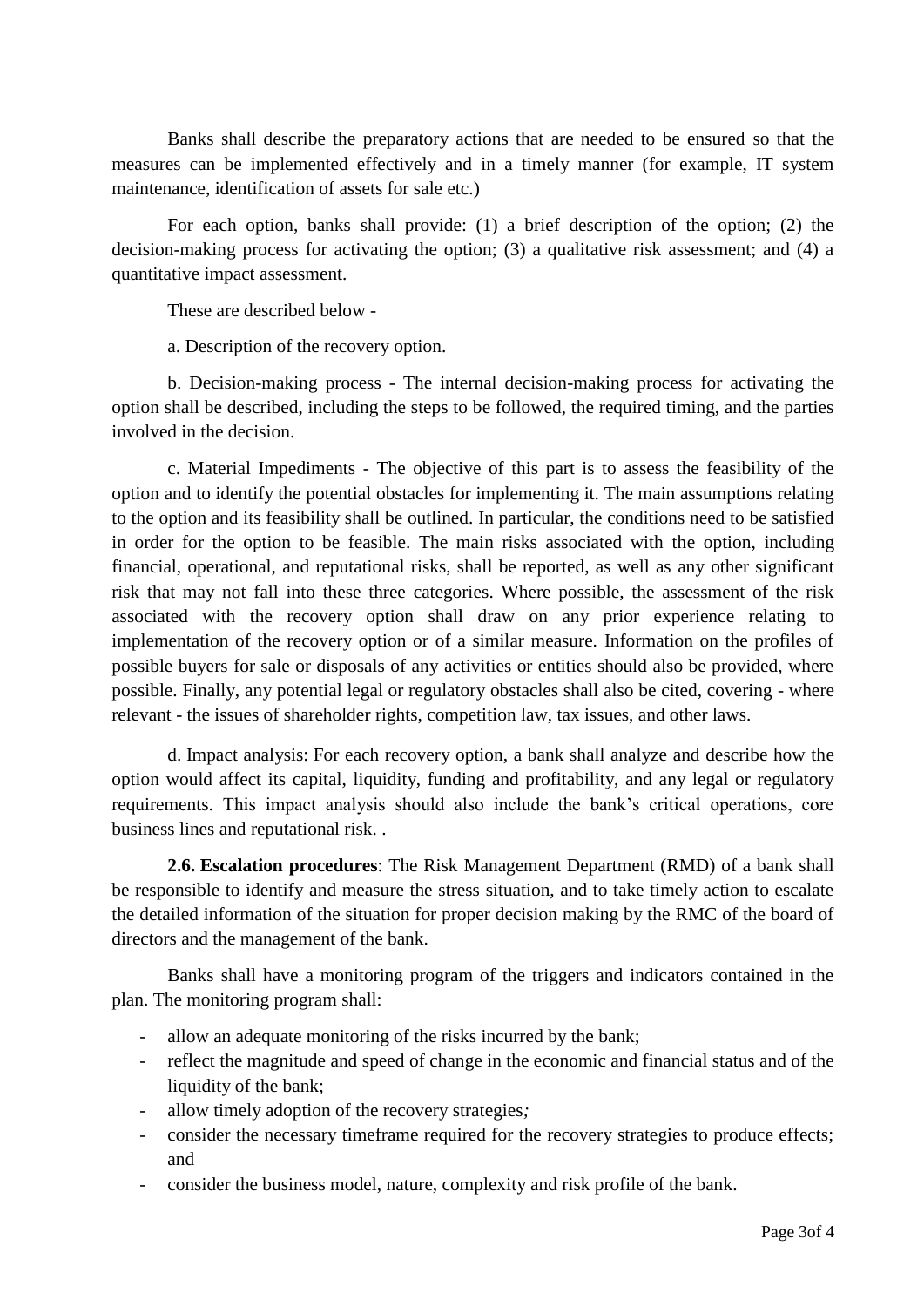**2.7. Management reporting system**: Each bank shall have management reporting systems in place and shall assess adequacy of its existing policies and procedures, management information systems, and reporting system for proper implementation of recovery plan. The RMC of the board of a bank shall keep monitoring the overall recovery situation and inform the board of directors with sufficient data and information to give a clear picture of the situation and enable them to take decision.

**2.8. Notify BB and others**: Every bank should notify Department of Off-site Supervision, Division-1 of Bangladesh Bank half-yearly regarding any significant breach of a trigger and any action taken or to be taken in response to such breach. The recovery plan should also address when and how the bank will notify other external parties of its action under the recovery plan. The recovery plan should clarify when and how the bank would obtain required regulatory or legal approvals.

 **2.9. Other information**: A bank shall include any other information that Bangladesh Bank requires related to the bank's recovery plan.

### **03. Integration with Other Plans**

 A bank shall integrate its recovery plan into its risk governance functions. The bank shall also align its recovery plan with its other plans such as its strategic, operational (including business continuity), contingency, capital (including stress testing) and liquidity plans or forecasts.

### **04. Management and Board of Directors' Responsibilities**

A bank shall address the following management and board responsibilities:

 **4.1. Management:** Management shall reassess or verify the recovery plan at least annually and in response to any material event. It shall take necessary steps to reassess the plan as necessary to reflect significant changes in the bank's size, risk profile, activities, and complexity, as well as changes in external threats. Such review shall evaluate the organizational structure and its effectiveness in facilitating a recovery in the present situation and be put forward for review and approval of the board of directors.

 **4.2. Board of directors**: The board of directors is responsible for overseeing the bank's recovery planning process. The board of directors of a bank (or an appropriate committee in case of foreign banks) shall review and approve the recovery plan at least annually, and as needed to address significant changes made by management.

A layout is provided herewith as annexure to be followed for developing and reporting the Recovery Plan to Bangladesh Bank.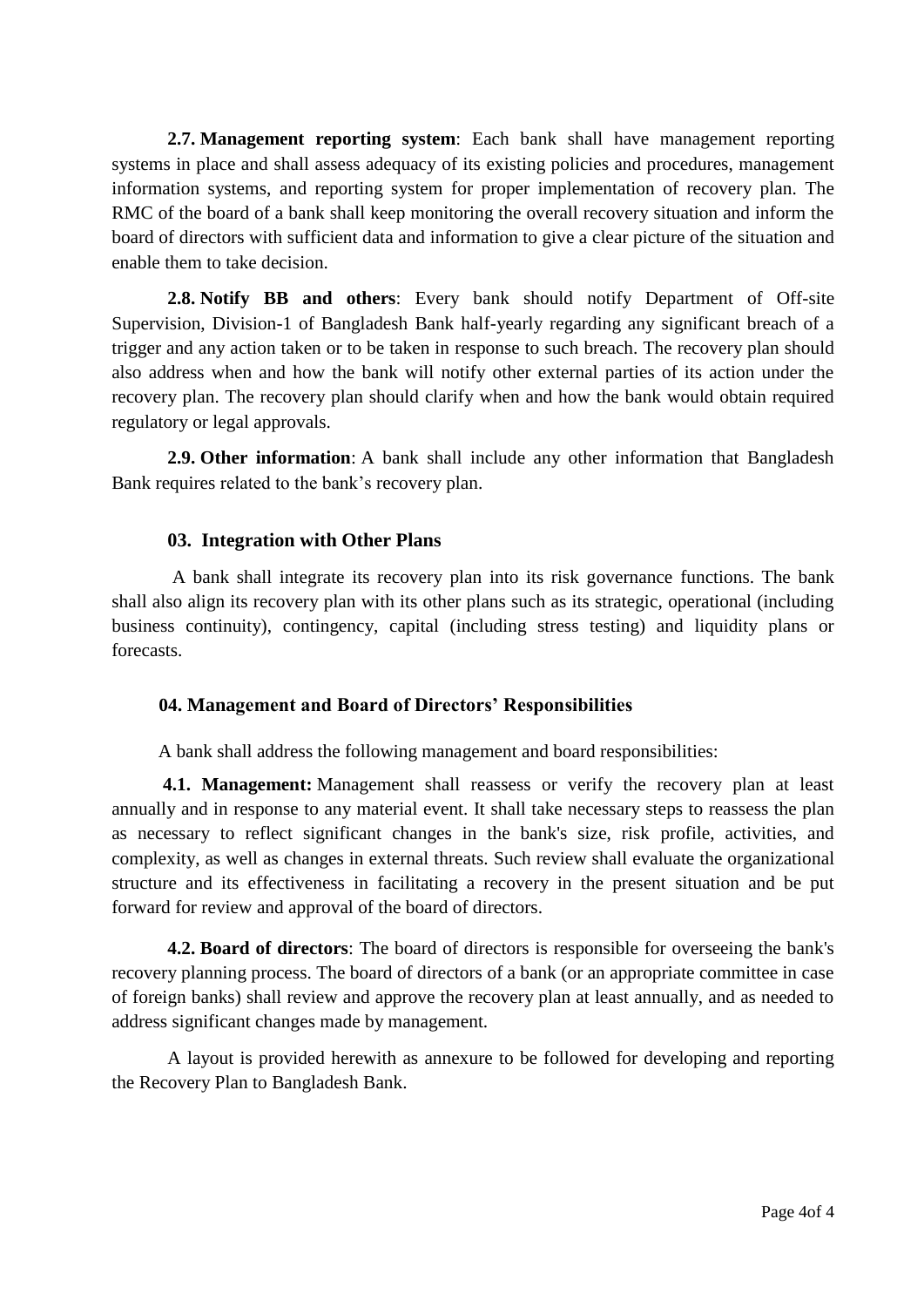# **Recovery Plan Layout**

## **1. Overview of the bank**

### **1.1 Board**

- a. Name, address, current shareholding (both in number and percentage) of the sponsors.
- b. Name, address, current shareholding (both in number and percentage) of the significant shareholders.
- c. i. Board of Directors: Name, address, current shareholding (both in number and percentage), position, number of years in the position, family relation (if any) with other directors of the board.

ii. Description of the various committee of the board: Name, position, qualification, years of holding the position.

### **1.2 Management**

- a. Managing Director/CEO/Country Head: Name, years of holding the position.
- b. Senior management positions

| <i>i.</i> Additional Managing Director | Name, years of holding the position, years of  |
|----------------------------------------|------------------------------------------------|
| ii. Deputy Managing Director           | service with the bank, years of direct banking |
| iii.SEVP/GM or equivalent post         | experience, present responsibilities.          |
|                                        |                                                |

Name, years of holding the position, years of service with the bank, years of direct banking

experience, present responsibilities.

- c. Key management positions
	- i. Head of ICC
	- ii. Chief Risk Officer
	- iii. Head of Treasury
	- iv. Head of Credit
	- v. Chief Operating Officer
	- vi. Head of HR

## **1.3 Capital Structure**

| a. | Under Basel III         |              |                                                                                       |
|----|-------------------------|--------------|---------------------------------------------------------------------------------------|
|    |                         | Last quarter | <b>Latest Audited</b>                                                                 |
|    | RWA, CRAR, Tier 1       |              |                                                                                       |
|    | details, Tier 2 details |              |                                                                                       |
| b. |                         |              | Shareholding percentage (Sponsor/director, Government, Institution, Foreign, Public). |

## **2. Business Model Analysis**

 **2.1** a. Business lines analysis

b. Exposure and Income generation from each of the eight business lines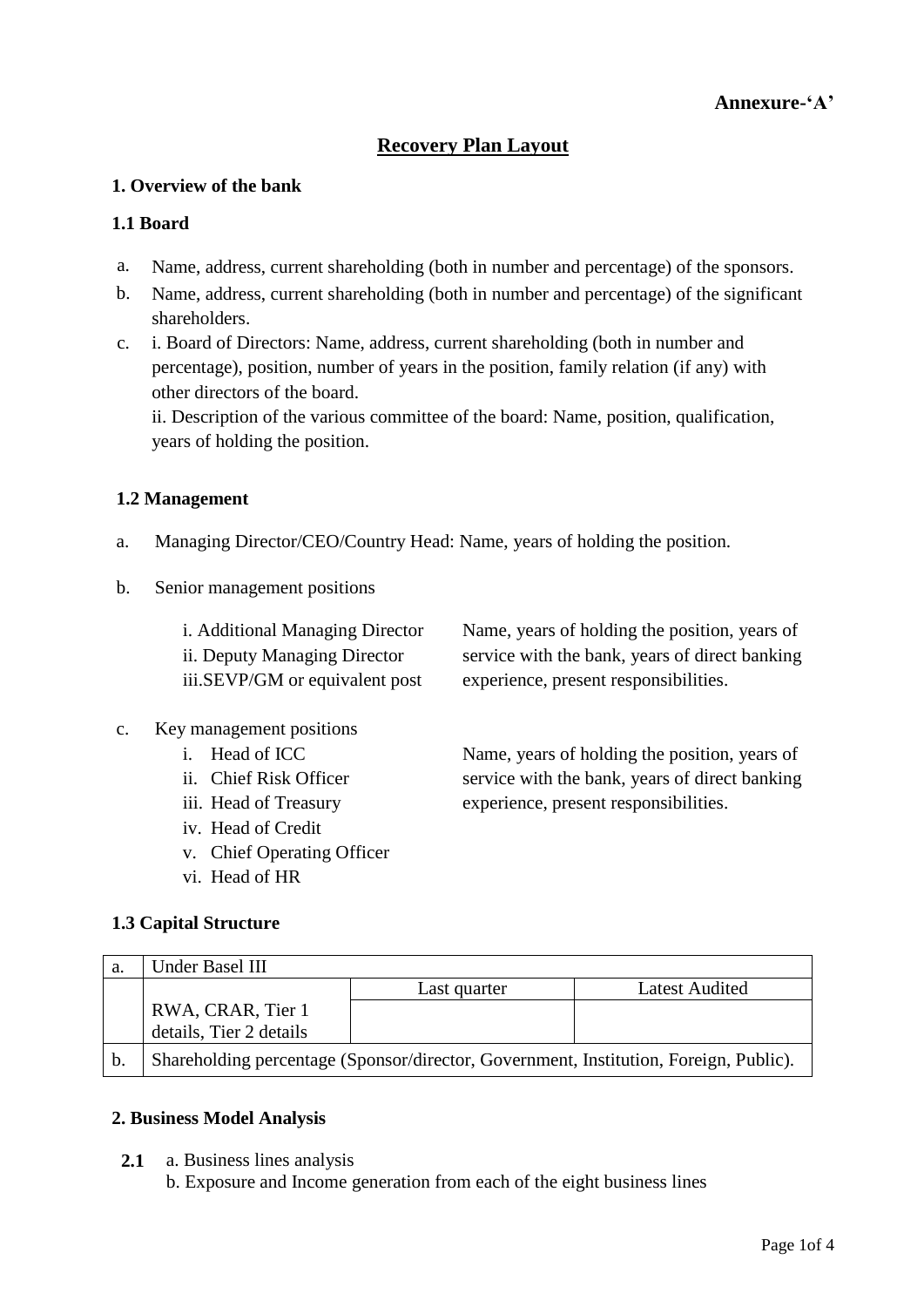| 2.2 | <b>Major</b> asset class                                                                                                                                                                                                                                                                                                                                                                                         |                                                                                                                                                                                                                                                                                                                                                                                                                              |
|-----|------------------------------------------------------------------------------------------------------------------------------------------------------------------------------------------------------------------------------------------------------------------------------------------------------------------------------------------------------------------------------------------------------------------|------------------------------------------------------------------------------------------------------------------------------------------------------------------------------------------------------------------------------------------------------------------------------------------------------------------------------------------------------------------------------------------------------------------------------|
|     | a. Corporate<br>b. Retail<br>c. Commercial                                                                                                                                                                                                                                                                                                                                                                       | Contractual maturity profile $(0{\text -}1$ month, ${\text -}1$ month to<br>$\leq$ 3months, $>$ 3months to $\leq$ 6months, $>$ 6months to<br>$\leq$ 12 months and >12 months) of all performing<br>loans, showing percentage of exposure to total in<br>each time bucket.                                                                                                                                                    |
|     | d. Investment<br><i>i</i> . Listed equity<br>ii. Non-listed equity<br>iii. Listed fixed income<br>1. Treasury Bill/BGIIB<br>2. Treasury Bond<br>3. Zero coupon bond<br>4. Treasury Sukuk<br>5. Corporate Sukuk<br>iv. Non-listed fixed income<br>v. Mutual Fund<br>1. Open end<br>2. Closed end<br>vi. Floating rate bond<br>vii. Perpetual instrument<br>1. Listed<br>2. Non-listed<br>viii. SPV/AIF or similar | Contractual maturity profile $(0{\text -}1$ month, $>1$ month to<br>$\leq$ 3months, >3months to $\leq$ 6months, >6months to<br>$\leq$ 12 months and >12 months) of all performing<br>loans, showing percentage of exposure to total in<br>each time bucket. Investment having no maturity<br>period or having a remaining lock-in-period more<br>than 12 months shall have to be reported under $\geq 12$<br>months' bucket. |

| 2.3 | <b>Major Liability class</b>                                                                                                                                                                                                       |                                                                                                                                                                                                                                                                  |  |
|-----|------------------------------------------------------------------------------------------------------------------------------------------------------------------------------------------------------------------------------------|------------------------------------------------------------------------------------------------------------------------------------------------------------------------------------------------------------------------------------------------------------------|--|
|     | 1. Corporate:<br>a. Term deposit<br>b. Current deposit<br>c. SND<br>2. Retail:<br>a. Savings deposit<br>b. Term deposit<br>c. Current deposit<br>d. SND                                                                            | Segregation of liabilities as Stable<br>(core, non-core) and Non-stable into<br>various time bucket used for asset<br>class in 2.2 considering the contractual<br>maturity. Non-core stable and Non-<br>stable deposit shall be put into 0 to 1<br>month bucket. |  |
|     | 3. Wholesale:<br>$a. 0-1day$<br>b. 2 days-7 days<br>c. >7 days to $\leq$ 30 days<br>$d.$ > 1 month to $\leq$ 3 months<br>e. > 3 months to $\leq$ 6 months<br>f. $> 6$ months to $< 9$ months<br>$g > 9$ months to $\leq 12$ months | According to contractual maturity.                                                                                                                                                                                                                               |  |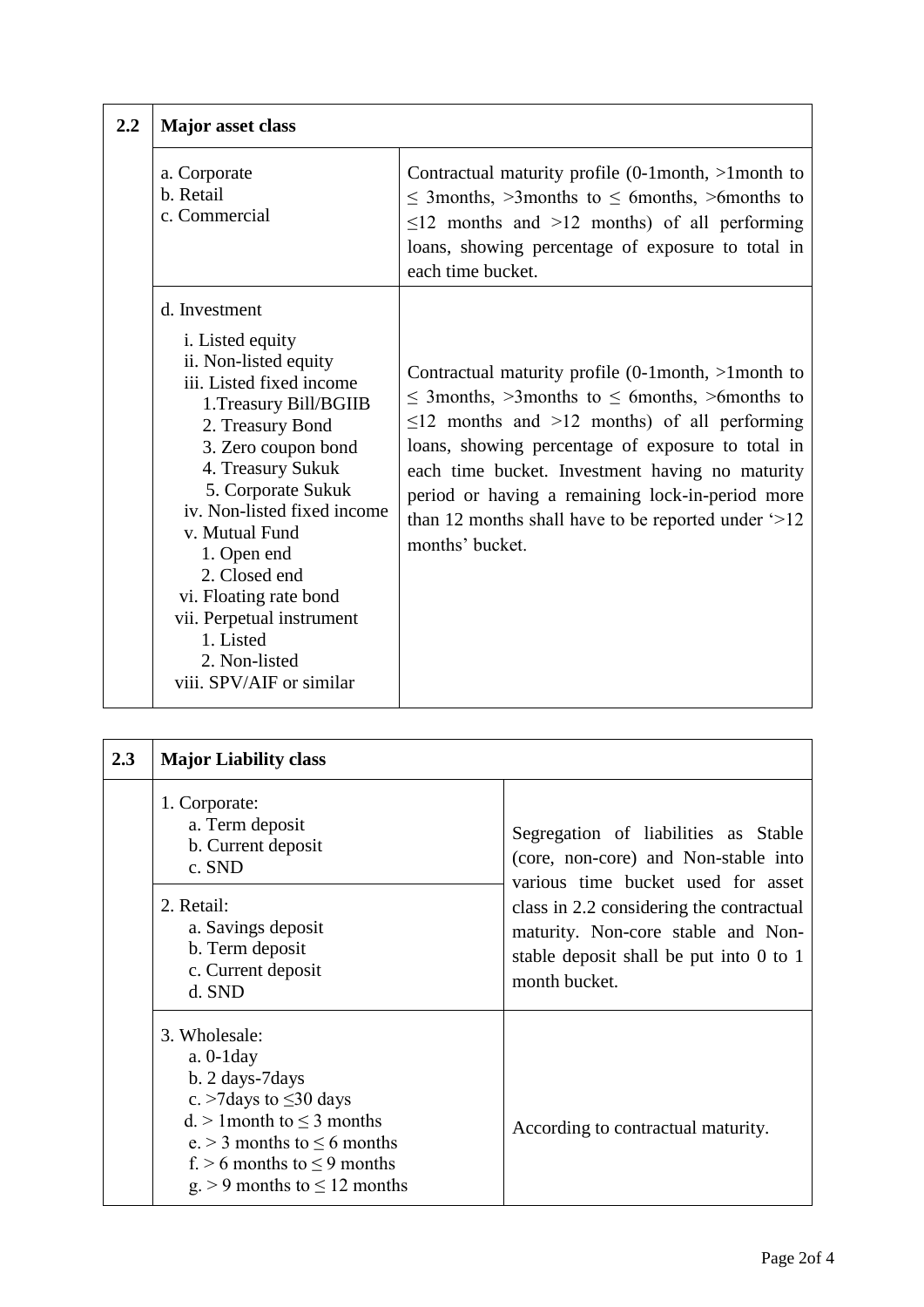**2.4** Details of Subsidiary (50% or more shareholding) and Significant shareholding (5% or more) in companies and foundations created. Details of board of directors and CEO of the subsidiary shall be included here.

### **3. Business Strategies**

### **3.1 Funding Strategy**

- 1. Corporate: a. Stable i) Core ii) Non-core b. Non-stable
- 2. Retail
	- a. Stable i) Core
	- ii) Non-core b. Non-stable
- 3.Wholesale
	- a. Secured credit lines
	- b. Un-secured credit lines

## **3.2 Liquidity Strategies**

a. Liquidity Coverage Ratio (LCR) b. Net Stable Funding Ratio (NSFR) c. High Quality Liquid Assets (HQLA) d. Advance-Deposit Ratio (ADR)

 Minimum or Maximum (whichever applicable) acceptable ratio.

Minimum and Maximum amount of acceptable funding in percentage.

## **3.3 Capital Strategies**

a. CET1 ratio b. CRAR c. Capital plan for the next five years d. Leverage ratio Minimum and Maximum (whichever applicable) acceptable ratio.

### **3.4 Asset Growth Strategies**

a. Asset growth in different asset class. b. Off-balance sheet to On-balance sheet asset ratio c. Classification ratio of different asset class. Minimum and/or Maximum (whichever applicable) acceptable ratio.